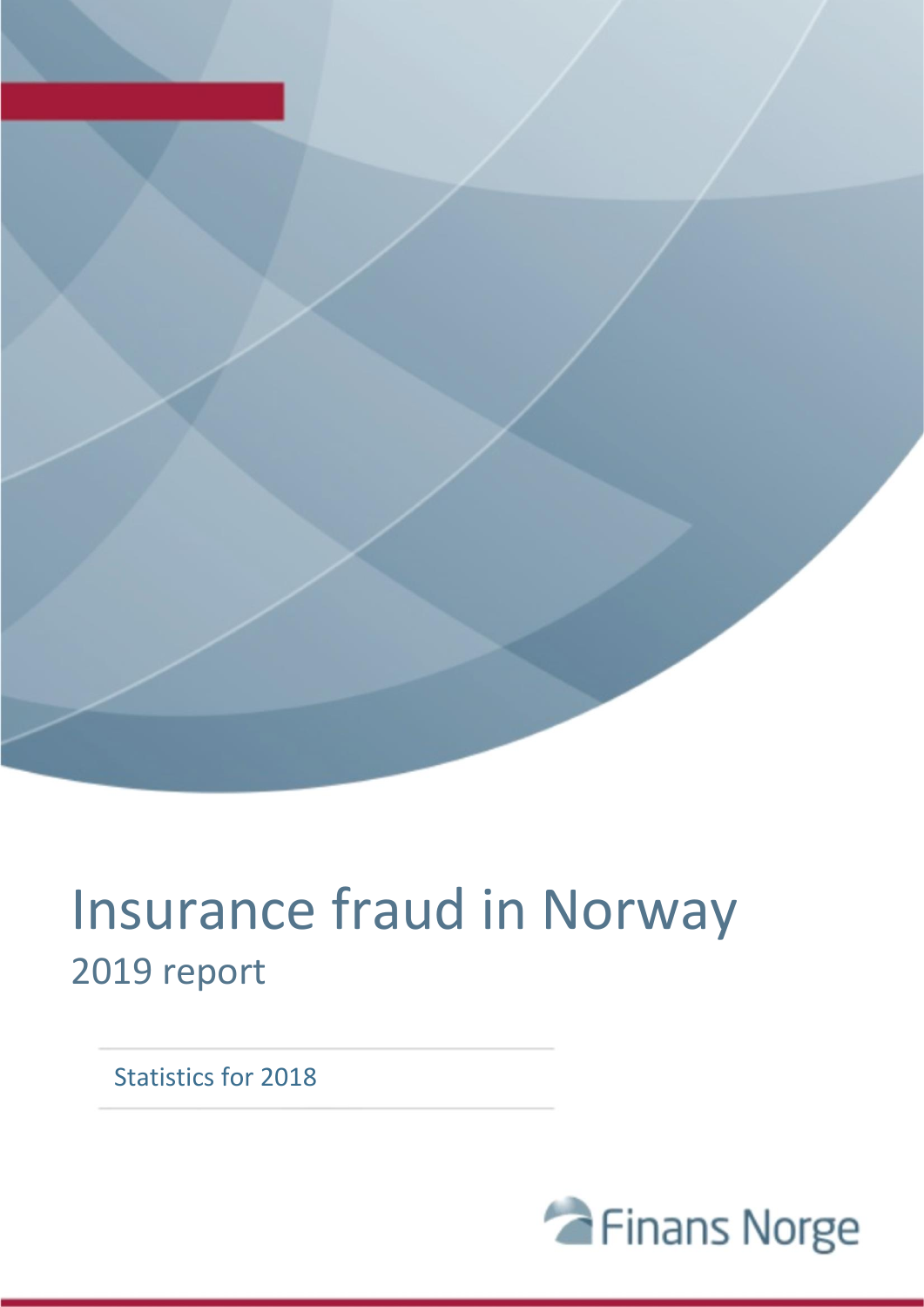# **Contents**

## **FOREWORD**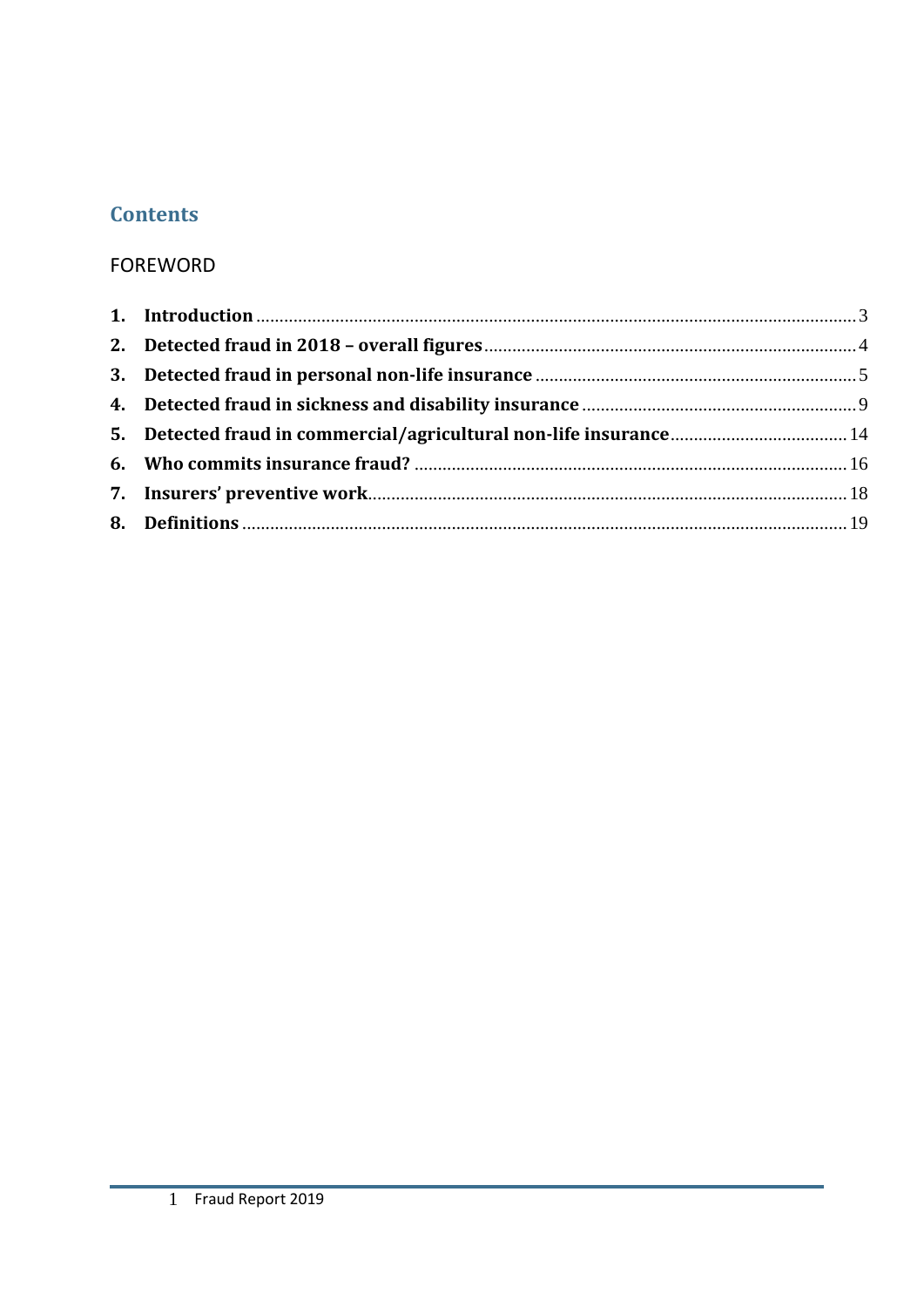## **Foreword**

Insurance is based on mutual trust between policyholder and insurer, where it is assumed that the policyholder will provide accurate and honest information both when applying for cover and when making a claim. Experience from specific cases and surveys of the public reveal that this is not always the case. Each year the insurance industry is defrauded of substantial sums, and not all of this fraud is detected. An increasing focus on preventive action means that more and more cases are being picked up as early as the application stage. This spells major savings for insurers that also benefit customers in the form of reduced premiums.

> **Frode Bjeglerud** Director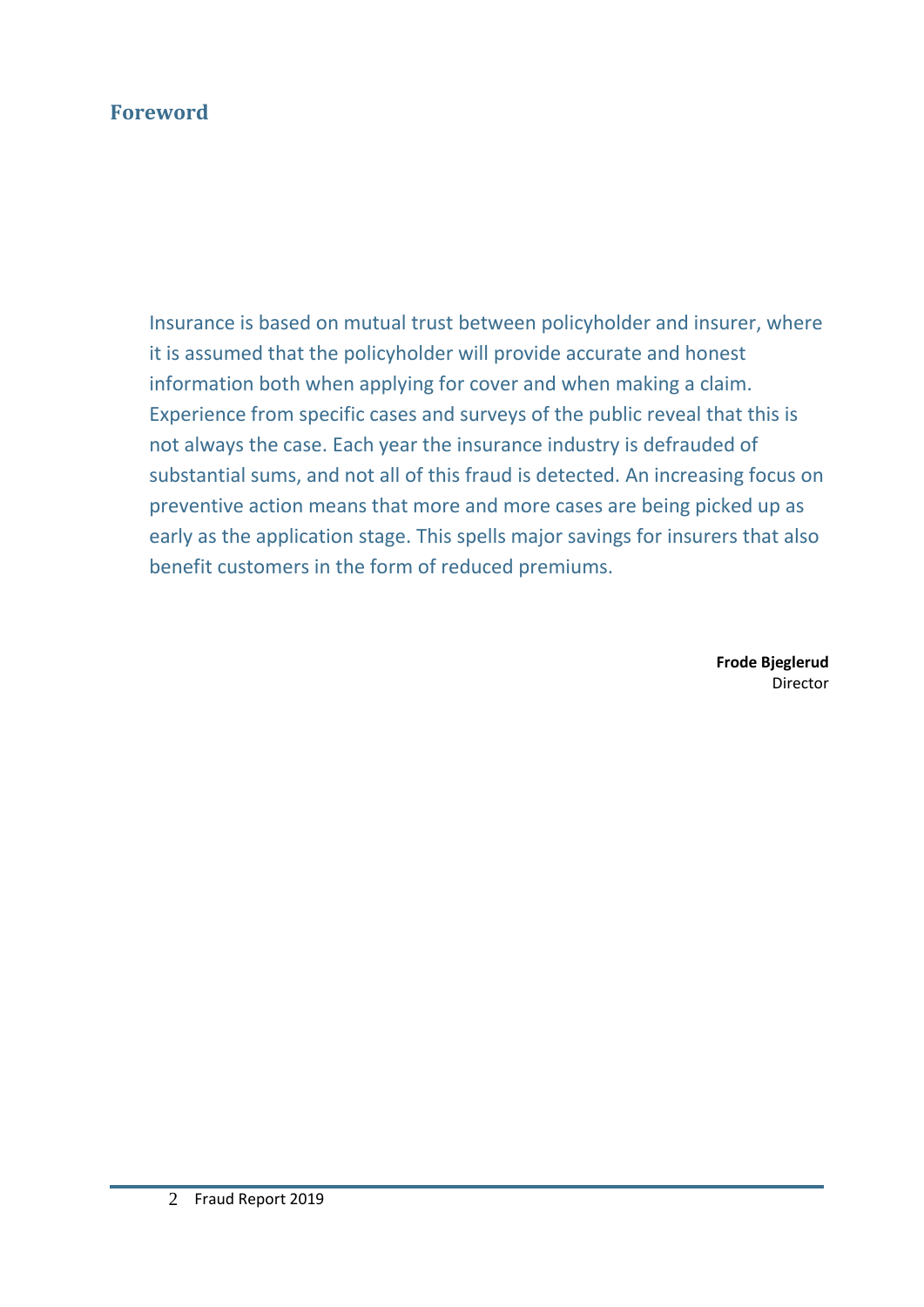## <span id="page-3-0"></span>**1. Introduction**

Finance Norway's statistics provide a picture of detected insurance fraud and the products affected. The aim of this report is to highlight the extent of insurance fraud and its cost.

Insurers uncover numerous cases of insurance fraud every year. The claims that are rejected amount to substantial sums – money that is intended for honest customers. Those who defraud insurance companies are defrauding all those around them.

The report is divided into eight sections. Section 2 provides a general overview of the total number of frauds detected in 2018, while sections 3-5 look specifically at fraud in three segments: personal non-life, personal sickness/disability and commercial/agricultural non-life insurance. Section 6 looks at who commits the frauds and where the most frauds are detected. Developments in criminality and new trends in insurance fraud demand a constant focus, both to prevent such crime and to ensure that the industry is not exploited by criminals, and section 7 provides an insight into this work. Finally, section 8 contains a glossary of terms.

The data in the report have been obtained from 29 insurers that are members of Finance Norway. Only cases detected as fraud as set out in the Norwegian Insurance Contracts Act are included in the report.

Claims rejected with reference to the Insurance Contracts Act account for around half of the claims rejected by these companies. Instances of other situations where insurers may refuse to pay out are where the customer has been grossly negligent or contravened the terms of insurance, or where money laundering is suspected (such as where the customer cannot explain the origin of funds). Claims rejected for these reasons are not covered by this report.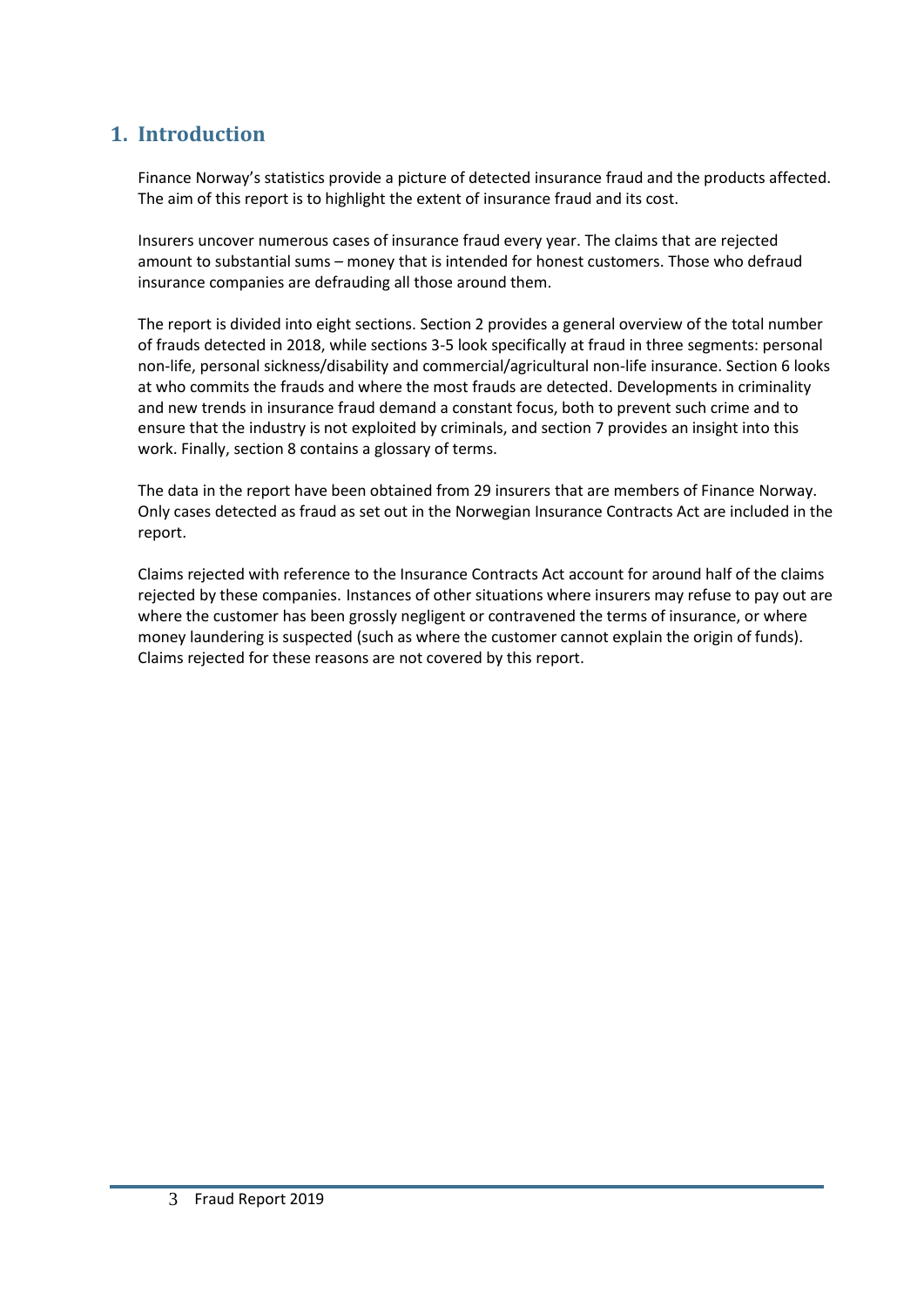# <span id="page-4-0"></span>**2. Detected fraud in 2018 – overall figures**



**Figure 2.1 – Number and value of frauds detected by segment, 2018**

The insurance industry rejected 871 claims on non-life insurance and 286 claims on sickness and disability insurance with reference to the Insurance Contracts Act in 2018. The combined value of these rejected claims was NOK 313.8 million. Fraud was most prevalent by value in the sickness and disability segment, while non-life insurance dominated the number of fraudulent claims.

When it comes to sickness and disability products, a distinction can be drawn between the number of people found to be committing fraud and the number of cases. Thus 252 people accounted for a total of 286 fraudulent claims on sickness and disability insurance in 2018. It is not possible to make the same distinction in non-life insurance, although a person may very well have more than one claim rejected.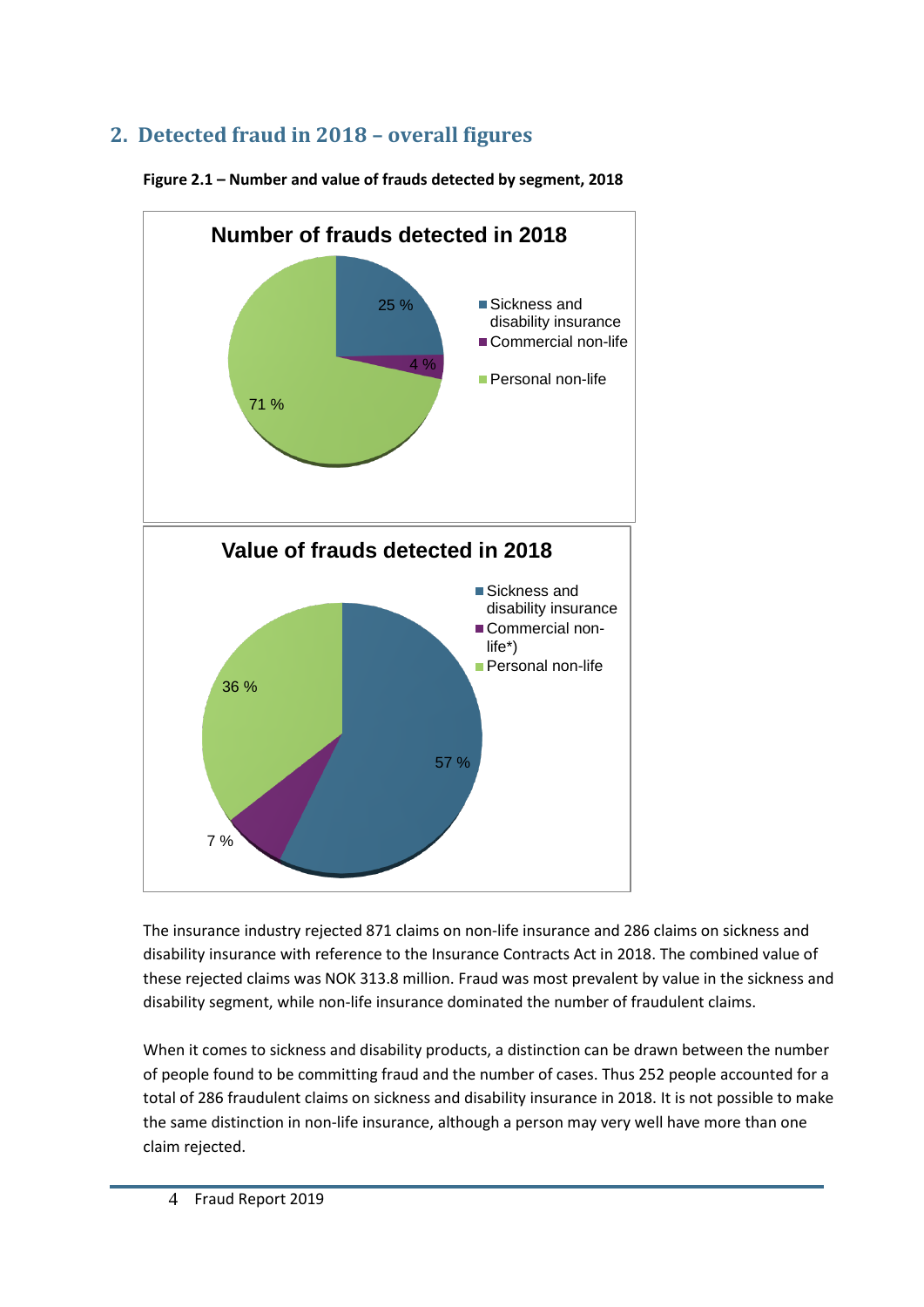# <span id="page-5-0"></span>**3. Detected fraud in personal non-life insurance**



**Figure 3.1 – Detected frauds, past ten years**

A total of 827 cases of fraud were detected in this segment in 2018, resulting in the rejection of claims with a combined value of NOK 112.3 million. This translates into an average of NOK 136,000 per case. There is considerable variation in the sums involved, however, with the largest being NOK 7.1 million and a median of NOK 39,000 (i.e. there were equal numbers of cases above and below this amount).

The number of frauds detected in a particular area will reflect how much priority the industry is giving that area and the potential volume the area represents.

For the most part, frauds are detected internally by the insurer. One important instrument in this context is the central claims database  $FOSS<sup>1</sup>$ .

 $\overline{a}$ 

See definition in Section 8.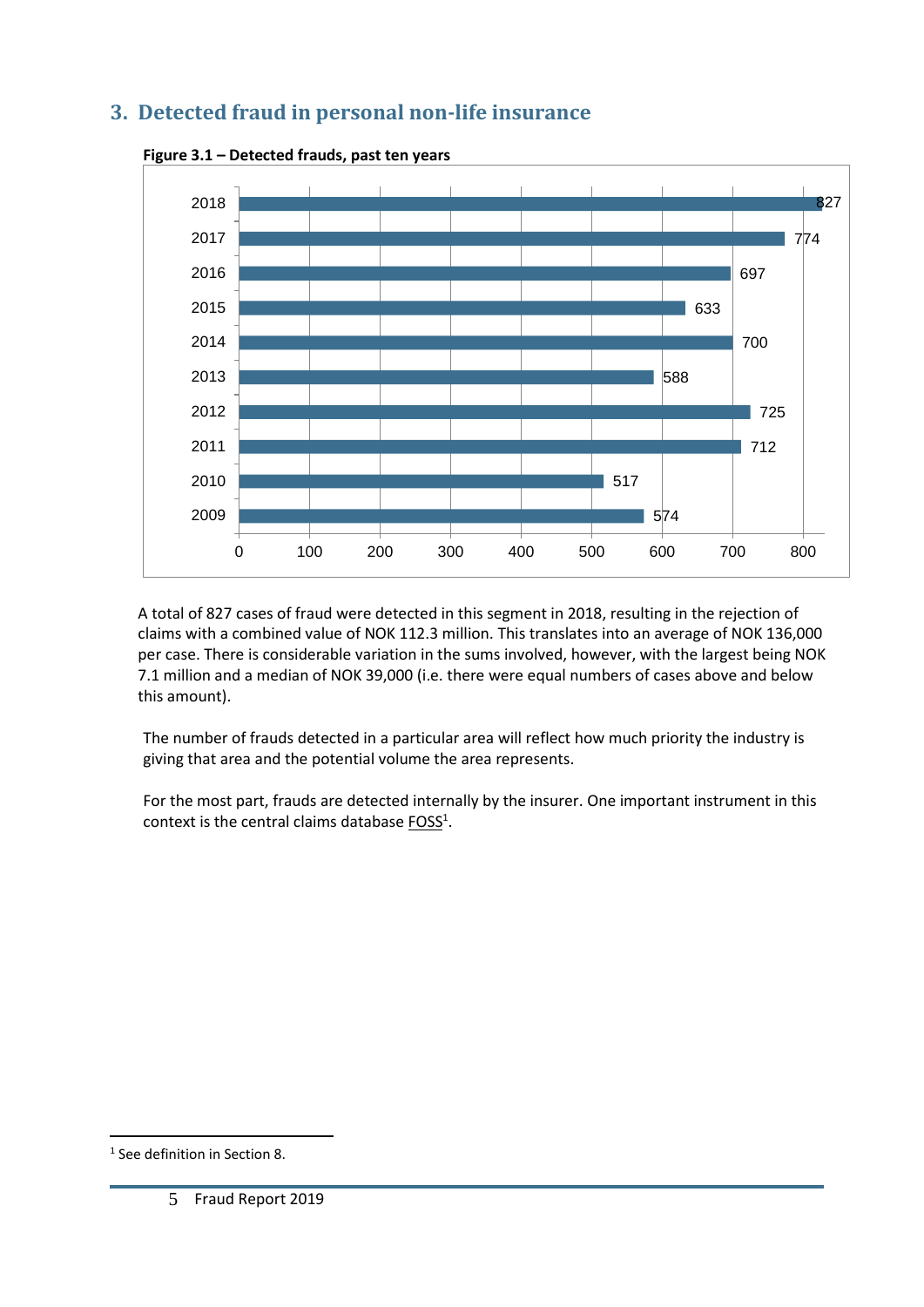**Figure 3.2 – Types of fraud**



Most cases detected are where the customer reports a fictitious loss and/or exploits a genuine loss event. The largest sums relate to arranged losses.



**Figure 3.3 – Frauds by class of business, 2018**

Motor and travel insurance account for a large share of frauds detected because this is where the most losses are reported. In terms of value, however, buildings insurance is the largest class of business, because frauds often relate to arson.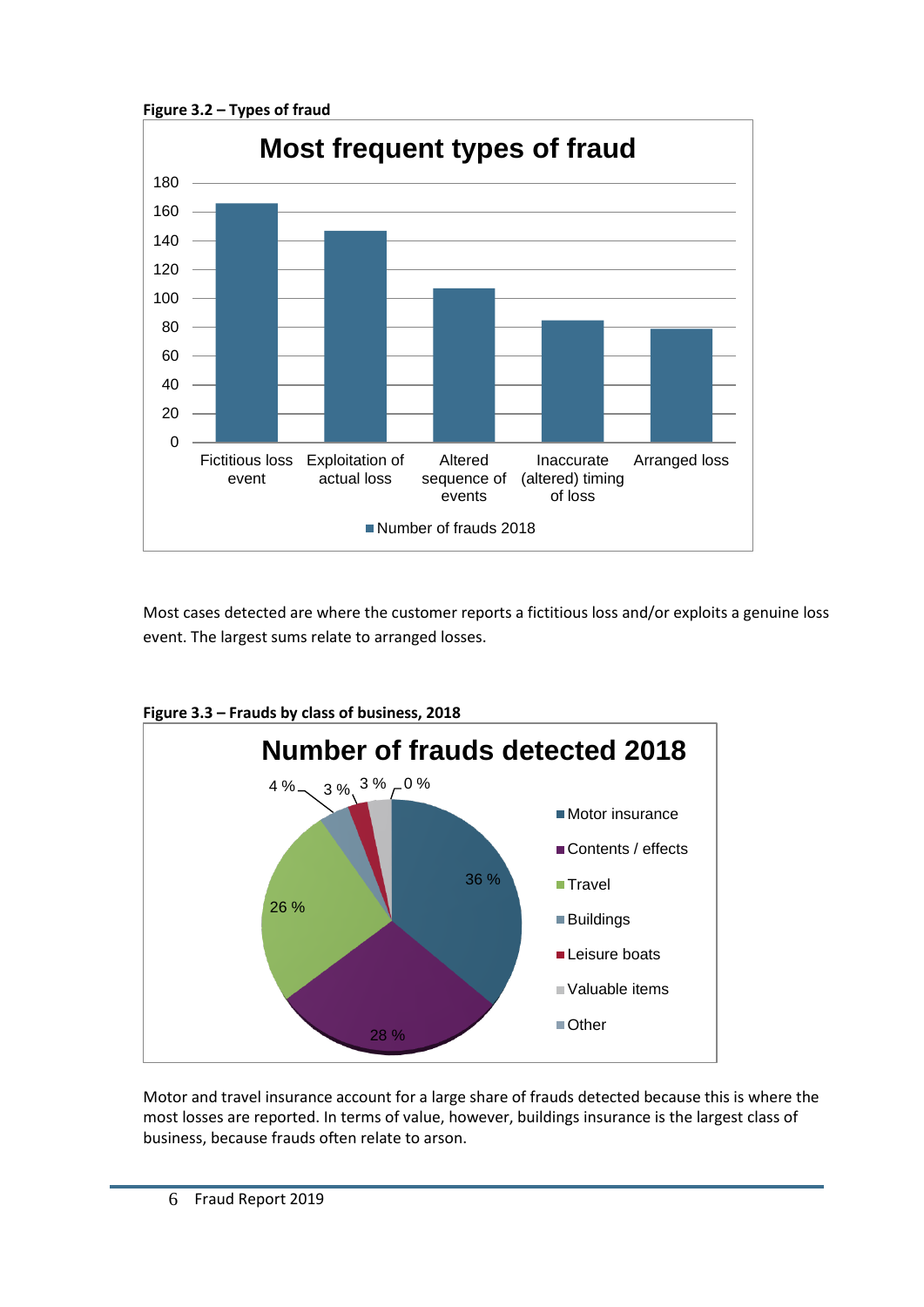| <b>Class</b>        | 2014 | 2015 | 2016    | 2017 | 2018 |
|---------------------|------|------|---------|------|------|
| Car/van             | 29.1 | 36.3 | 35.0    | 32.6 | 36.3 |
| Contents/belongings | 26.3 | 24.6 | 27.7    | 24.9 | 28.3 |
| Travel              | 28.6 | 24.3 | 28.1    | 32.3 | 25.9 |
| <b>Buildings</b>    | 7.7  | 7.3  | 6.0     | 4.8  | 3.9  |
| Leisure boats       | 2.7  | 2.7  | $1.3\,$ | 3.5  | 2.5  |
| Valuable items      | 2.0  | 2.4  | 1.4     | 1.6  | 3.0  |
| Other/unknown       | 3.6  | 2.4  | 0.4     | 0.4  | 0.1  |

## **Table 3.1 - Detected frauds by class of business, past three years. Percentage share**

Table 3.1 shows that motor and contents insurance fraud are most common. Motor insurance accounted for 300 of the 827 cases in 2018, contents for 234 and travel insurance for 214.

**Table 3.2 – Types of loss, private car/van products. Percentage share**

|                                                                | 2014                     | 2015                     | 2016                     | 2017                     | 2018                     |
|----------------------------------------------------------------|--------------------------|--------------------------|--------------------------|--------------------------|--------------------------|
| Theft of                                                       | 25.0                     | 27.4                     | 22.5                     | 20.6                     | 13.7                     |
| Material damage/comprehensive<br>(external factors, collision) | 54.4                     | 50.0                     | 54.5                     | 57.1                     | 62.9                     |
| Fire                                                           | 5.4                      | 10.0                     | 6.1                      | 3.2                      | 6.8                      |
| Theft from                                                     | 4.4                      | 3.9                      | 7.8                      | 4.0                      | 3.2                      |
| False documents                                                | 1.5                      | $\overline{\phantom{a}}$ | 0.4                      | $\overline{\phantom{a}}$ | 1.1                      |
| Accidents involving personal injury                            | $\overline{\phantom{0}}$ |                          | $\overline{\phantom{a}}$ |                          |                          |
| Other                                                          | 5.4                      | 3.0                      | 4.5                      | 9.9                      | 8.6                      |
| Vandalism                                                      | 1.5                      | 1.7                      | 1.6                      | 3.2                      | 2.9                      |
| Recovery                                                       | $\overline{\phantom{0}}$ | 0.9                      | $\overline{\phantom{a}}$ |                          | $\overline{\phantom{a}}$ |
| Liability                                                      | 2.5                      | 2.5                      | 2.5                      | 2.0                      | 0.7                      |

A total of 300 frauds with a combined value of NOK 37.7 million were detected in connection with private car/van cover in 2018, giving an average of around NOK 126,000 per case.

The insurance industry is still seeing large numbers of arranged losses. The combined value of these cases is considerable. Investigating these cases is complex, and it is difficult to pinpoint just how widespread and organised this crime is.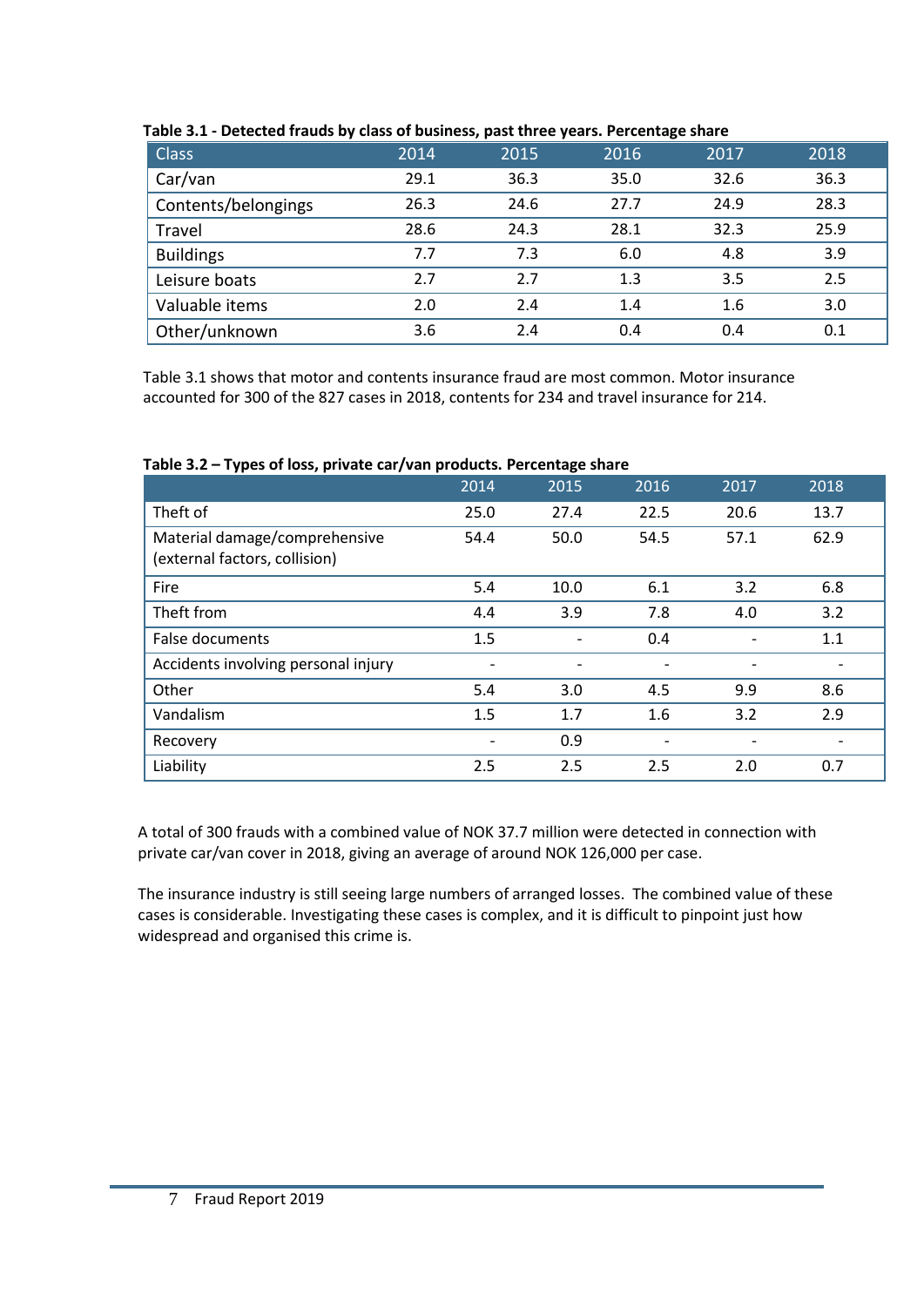

Figure 3.4 shows that fictitious losses and misrepresentation of the sequence of events account for the largest share of motor insurance fraud.

|                         | 2014 | 2015 | 2016 | 2017 | 2018 |
|-------------------------|------|------|------|------|------|
| Theft/break-ins         | 54.9 | 54.5 | 45.1 | 35.4 | 42.9 |
| Fire                    | 7.1  | 4.5  | 10.4 | 8.3  | 5.0  |
| Material damage         | 19.0 | 21.2 | 23.3 | 30.2 | 27.4 |
| Water-related damage    | 2.7  | 5.8  | 5.2  | 4.7  | 3.7  |
| <b>External factors</b> | 9.2  | 3.2  | 7.3  | 10.4 | 6.8  |
| Other                   | 6.0  | 5.8  | 8.8  | 9.9  | 12.3 |
| Hold-ups                | 0.0  | 3.8  |      | 0.5  | 0.9  |
| Vandalism               | 1.1  | 1.2  |      | 0.5  | 0.9  |

**Table 3.3 – Types of loss, contents/effects products. Percentage share**

Thefts and break-ins account for the largest share of frauds in the contents/effects segment. A total of 234 frauds with a combined value of NOK 27.7 million were detected in connection with contents/effects cover, giving an average value of NOK 118,000. Most cases involved genuine losses being exaggerated.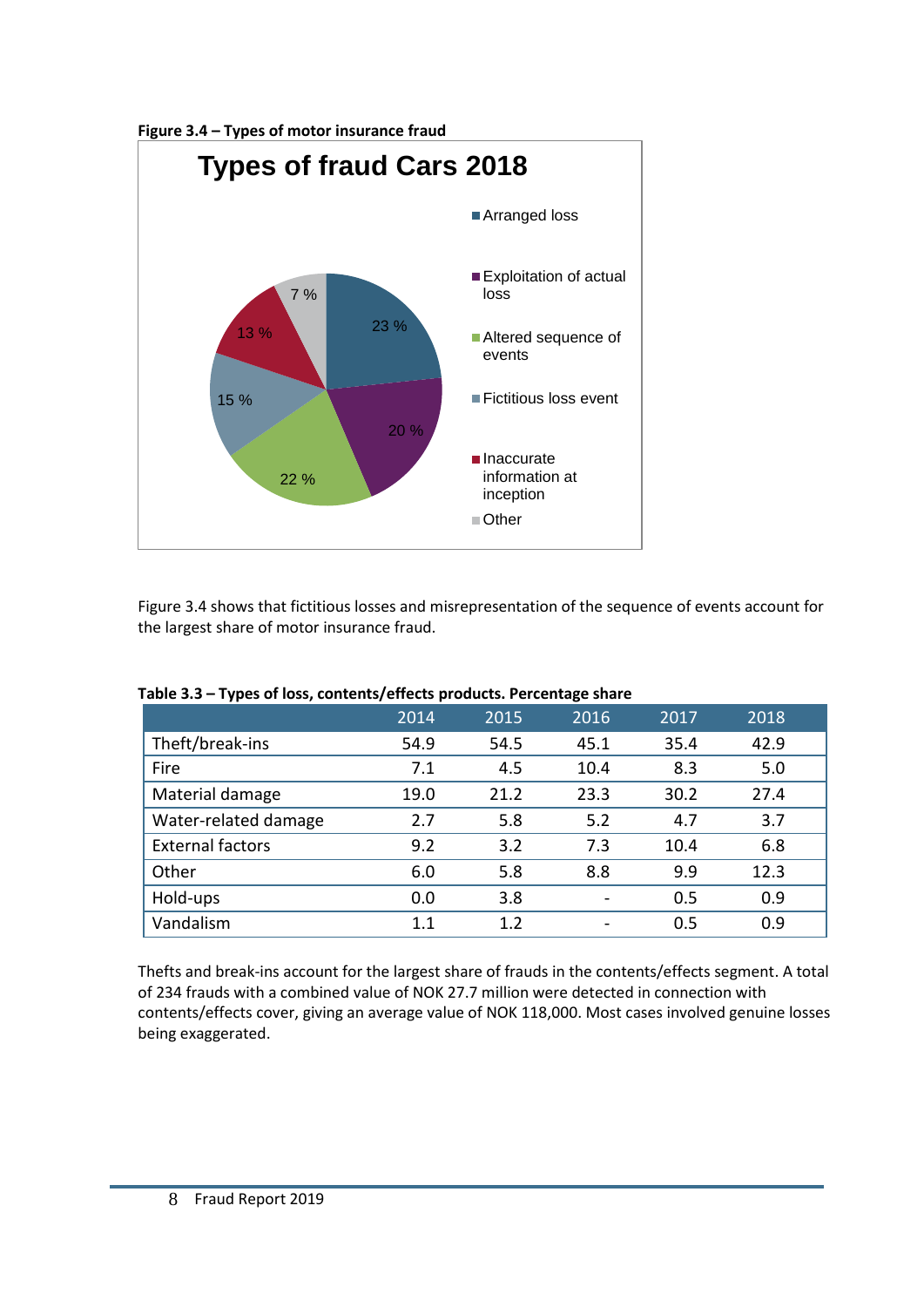|                       | 2014 | 2015                     | 2016                     | 2017                     | 2018 |
|-----------------------|------|--------------------------|--------------------------|--------------------------|------|
| Loss/theft of luggage | 68.5 | 66.2                     | 70.9                     | 66.4                     | 65.9 |
| Accident/illness      | 16.0 | 18.8                     | 15.8                     | 21.2                     | 18.2 |
| Material damage       | 4.5  | 1.9                      | 4.1                      | 4.0                      | 3.3  |
| Hold-ups              | 6.0  | 4.6                      | 4.6                      | 3.2                      | 2.3  |
| <b>Break-ins</b>      | 0.5  | $\overline{\phantom{a}}$ | $\overline{\phantom{a}}$ | $\overline{\phantom{a}}$ | -    |
| False documents       | 1.0  | 1.9                      | 0.5                      | $\blacksquare$           | 3.3  |
| Other                 | 8.0  | 6.5                      | 4.1                      | 5.2                      | 7.0  |

## **Table 3.4 – Types of loss, travel products. Percentage share**

Travel insurance fraud was most commonly associated with theft/loss of luggage. Of a total of 214 cases detected in 2018, 141 related to the theft or loss of luggage. There were also 39 frauds relating to accidents/illnesses while travelling (for example, where the insured was ill before starting the journey). The average value of frauds was NOK 34,000 for accident/illness claims and NOK 37,000 for theft/loss of luggage.

When it comes to frauds involving alleged losses abroad, no one country stands out, with cases more or less evenly split between Europe and the rest of the world. Most involve a fictitious loss event.

## <span id="page-9-0"></span>**4. Detected fraud in sickness and disability insurance**

This section of the report covers personal sickness and disability insurance as set out in Section 10- 1/Part B of the Insurance Contracts Act.

Insurers report sickness and disability insurance cases that have been rejected due to fraud. This includes both application fraud and claims fraud, cf. Sections 12-12 and 18-1 of the Insurance Contracts Act.

When drawing comparisons with the statistics for previous years, please note that more companies have been included in the data since 2008. From 2015, the figures do not include fraud detected at the application stage. The data for previous years are not comparable at a detailed level.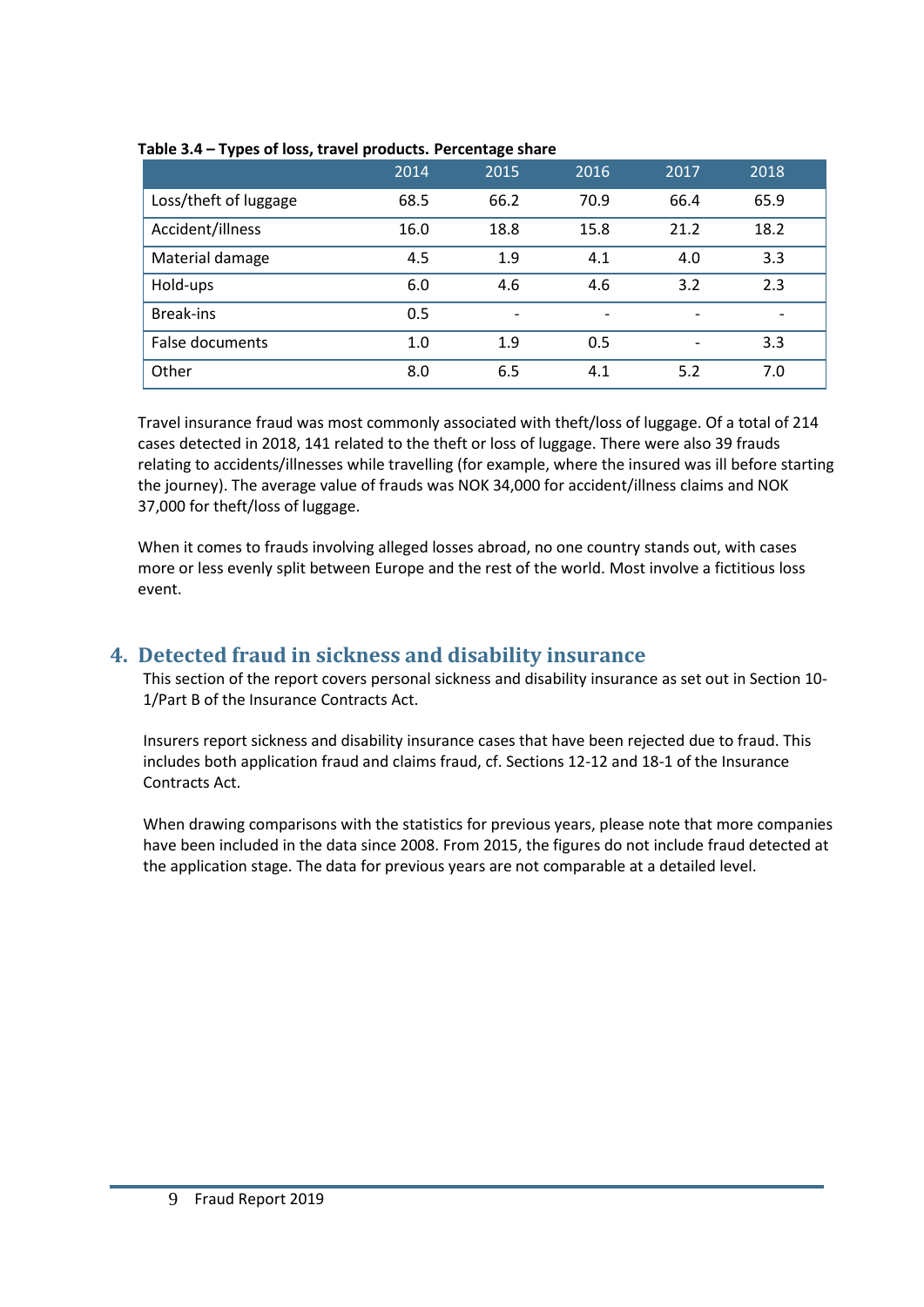

**Figure 4.1 – Detected frauds, past ten years**

The chart above shows the total number of fraud cases in 2009-2018. A total of 252 cases of fraud were detected in the sickness and disability segment in 2018, which is fewer than in 2017. These related to 284 policies (each case can cover more than one policy). By way of comparison, 267 cases relating to 283 policies were detected in 2017.

Excluding frauds detected at the application stage, the combined value of the cases detected in 2018 was NOK 179.2 million. The equivalent figure for 2017 was also NOK 179.2 million. The average value of cases detected at the claims stage was NOK 1,444,765 in 2018 and NOK 1,367,697 in 2017.

Insurers put considerable resources into preventing and detecting fraud. Only exceptionally are cases detected as a result of tip-offs from third parties.

The [ROFF](#page-20-0)<sup>2</sup> claims database, which is managed by Finance Norway, is an important tool in insurers' work on detecting fraud.

 $\overline{a}$ 

See definition in Section 8.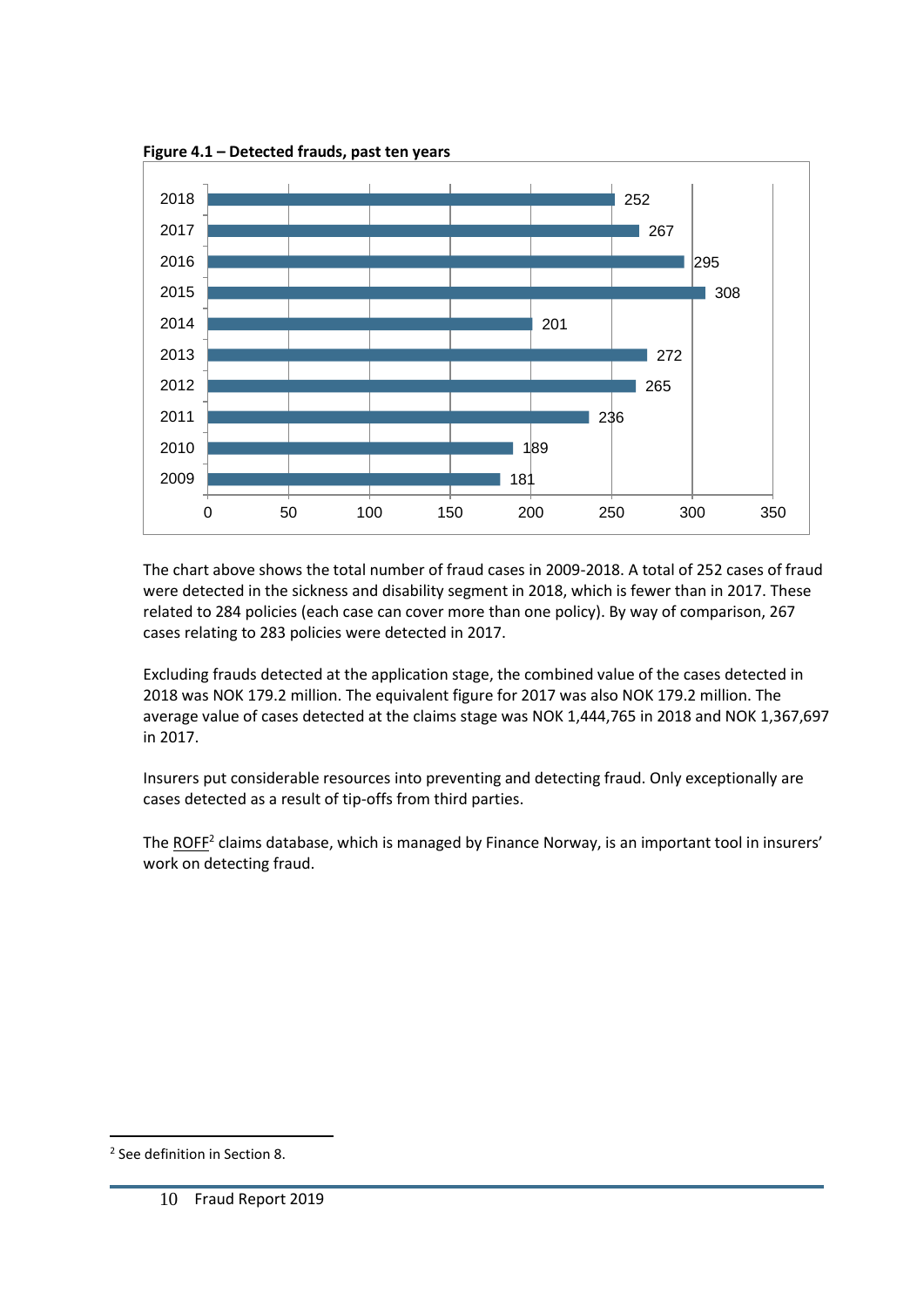**Figure 4.2 – When fraud is detected, 2018**



Detecting fraud at the application stage is a priority for insurers. Experience shows that those who knowingly provide incorrect information when taking out insurance often have fraudulent intentions. The probability of these people claiming on the insurance at some point is high. Figure 4.2 shows that 55% of fraud cases detected in 2018 were picked up at the application stage. The equivalent figure for 2017 was 52%.



## **Figure 4.3 – When fraud is detected, 2014-2018**

In 2018, 45% of fraud cases were detected at the claims stage, and most of these concerned fraud perpetrated at the application stage. The equivalent figure for 2017 was 48%.

All in all, therefore, 96% of cases detected were application fraud.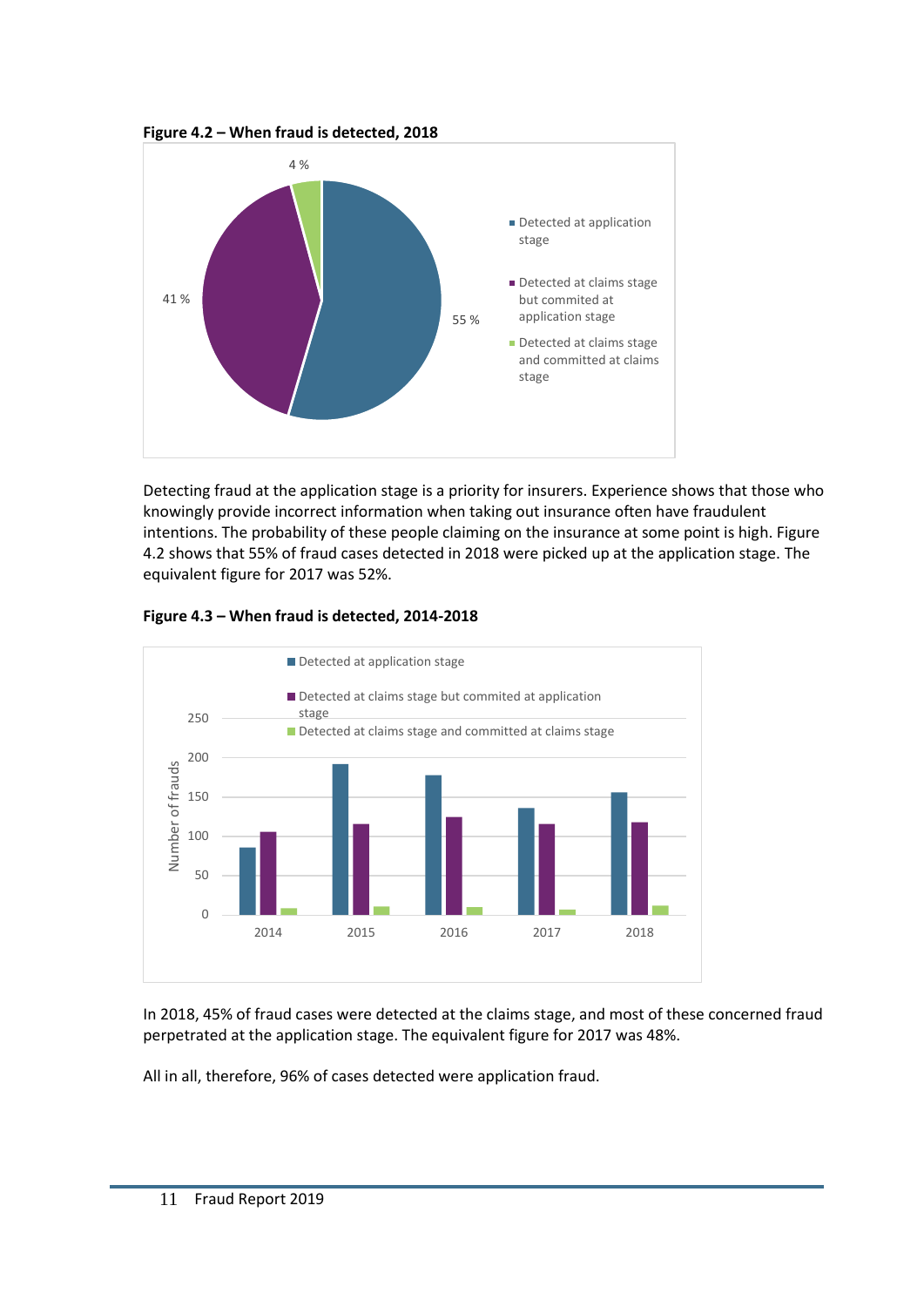

**Figure 4.4 – Frauds by class of business, past three years. Percentage share**

\*\*Including accident, health, medical and life insurance

In recent years, the largest number of fraud cases detected has been in individual disability pensions and individual disability endowment products. As Figure 4.4 shows, 2018 was no exception, with these two types of cover accounting for no less than 58% of all cases of fraud in sickness and disability insurance.



**Figure 4.5 – Value of detected frauds by class of business, 2018. Percentage share**

Figure 4.5 presents a breakdown of the value of frauds picked up during claims settlement, including both application and claims fraud.

<sup>\*</sup>Including waiver of premium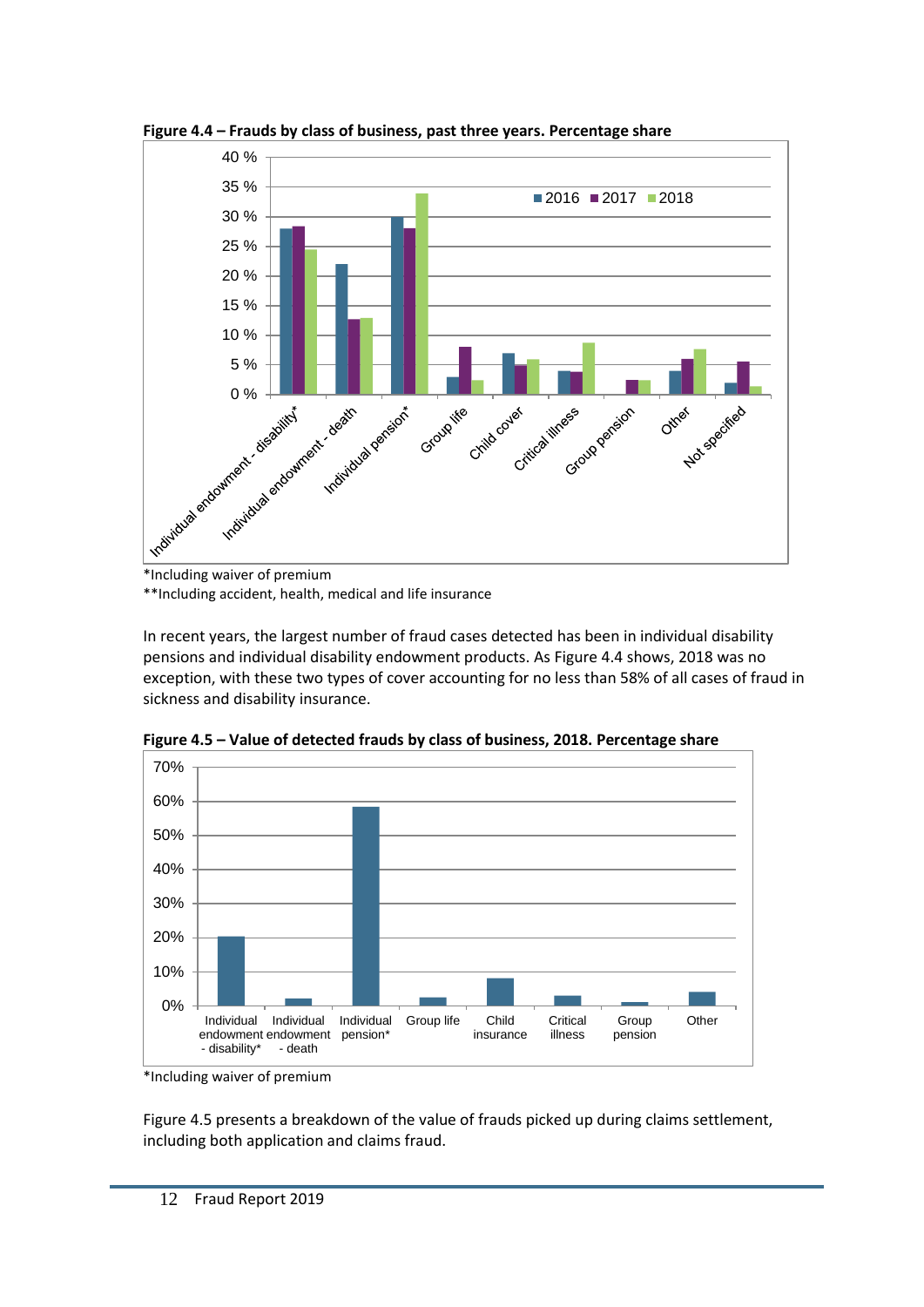The amount of frauds detected in each class of business can vary from year to year in both number and value. There are several possible reasons for this, but one contributing factor is that insurers may prioritise different areas in different years.

|                                       | 2016 | 2017  | 2018   |
|---------------------------------------|------|-------|--------|
| Individual endowment -<br>disability* | 40.7 | 41.37 | 36.63  |
| Individual endowment - death          | 11.7 | 12.25 | 3.94   |
| Individual pension*                   | 74.7 | 75.52 | 104.76 |
| Group life                            | 7.9  | 11.02 | 4.53   |
| Child insurance                       | 39.5 | 20.65 | 14.57  |
| Critical illness insurance            | 4.6  | 1.60  | 5.45   |
| Group pension                         |      | 5.15  | 1.92   |
| Other insurances of the person        |      | 1.39  | 2.68   |
| Other                                 | 5    | 3.66  | 1.95   |
| Accident                              | 2.4  | 4.53  | 2.61   |
| Health                                | 0.2  | 2.03  | 0.10   |

**Table 4.1 – Value of detected frauds by class of business, past three years. NOK million**

\*Including waiver of premium

Individual pension and individual disability endowment are the two classes of business where the most fraud was picked up in 2018, in terms of both number of cases and value. Frauds detected at the claims stage in these two classes amounted to NOK 141.4 million, or 79% of the total. Table 4.1 shows movements in the value of frauds detected at the claims stage for each type of cover over the past three years, including both application and claims fraud.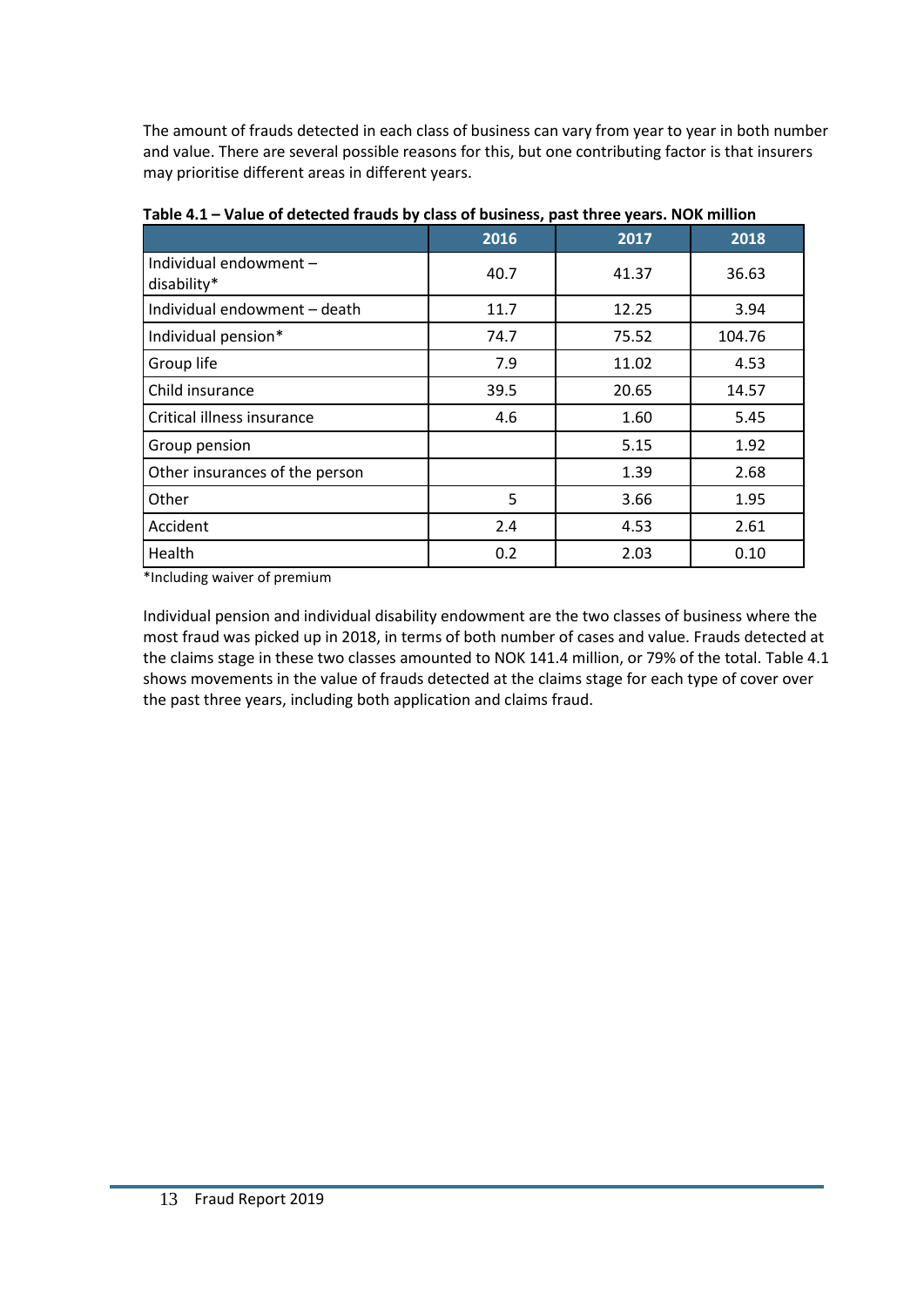## <span id="page-14-0"></span>**5. Detected fraud in commercial/agricultural non-life insurance**



**Figure 5.1 – Detected frauds, past ten years**

In the commercial and agricultural segment, 44 fraudulent claims with a combined value of NOK 22.3 million were rejected in 2018. The average such claim was NOK 507,000, while the median was NOK 70,000. Thus there was considerable variation, the largest claim being NOK 4.5 million. **Table 5.1 - Detected frauds by class of business. Percentage share**

|                       | 2014 | 2015 | 2016 | 2017 | 2018                         |
|-----------------------|------|------|------|------|------------------------------|
| Car/van               | 32.2 | 33.3 | 27.1 | 22.0 | 22.7                         |
| Industrial/commercial | 27.1 | 45.5 | 37.5 | 34.1 | 38.6                         |
| Transport             |      |      | 2.1  | 2.4  | 4.5                          |
| Occupational injury   | 6.8  |      | 8.3  | 7.3  | 6.8                          |
| Travel insurance      | 10.2 | 3.0  | 8.3  | 2.4  | 13.6                         |
| Contents/belongings   |      |      |      |      | 2.3                          |
| Agricultural          | 13.6 | 9.1  | 4.2  | 2.4  | $\qquad \qquad \blacksquare$ |
| Farm machinery        |      | 9.1  | 8.3  | 4.9  | 6.8                          |
| Livestock             |      |      | 2.1  | 9.8  | 4.5                          |
| Other                 | 3.4  |      | 2.1  | 14.6 | $\overline{\phantom{0}}$     |

Of the 44 cases detected in 2018, the largest concerned occupational injuries and commercial buildings. Most cases in 2018 were in the category "other material damage", while nine related to theft and three to fire.

**Figure 5.2 – Types of fraud, 2014-2018**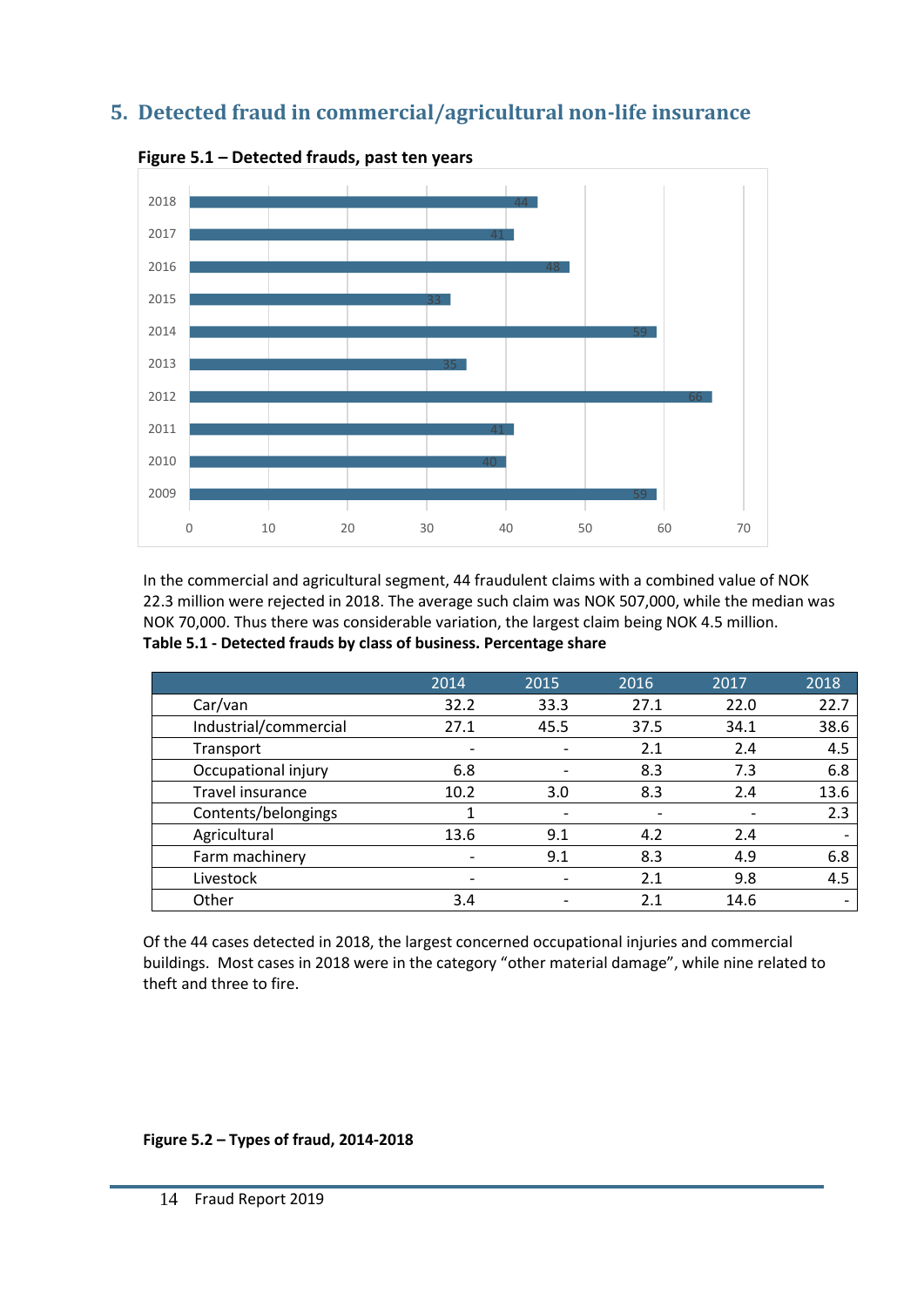

As the number of frauds in the commercial segment each year is small, the chart above shows the breakdown for the past five years. As can be seen, most cases relate to exaggerated claims following a genuine loss.

Most cases are picked up internally by the insurer, often via the  $FOSS<sup>3</sup>$  claims database.</u>

 $\overline{a}$ 

<sup>3</sup> See definition in Section 8.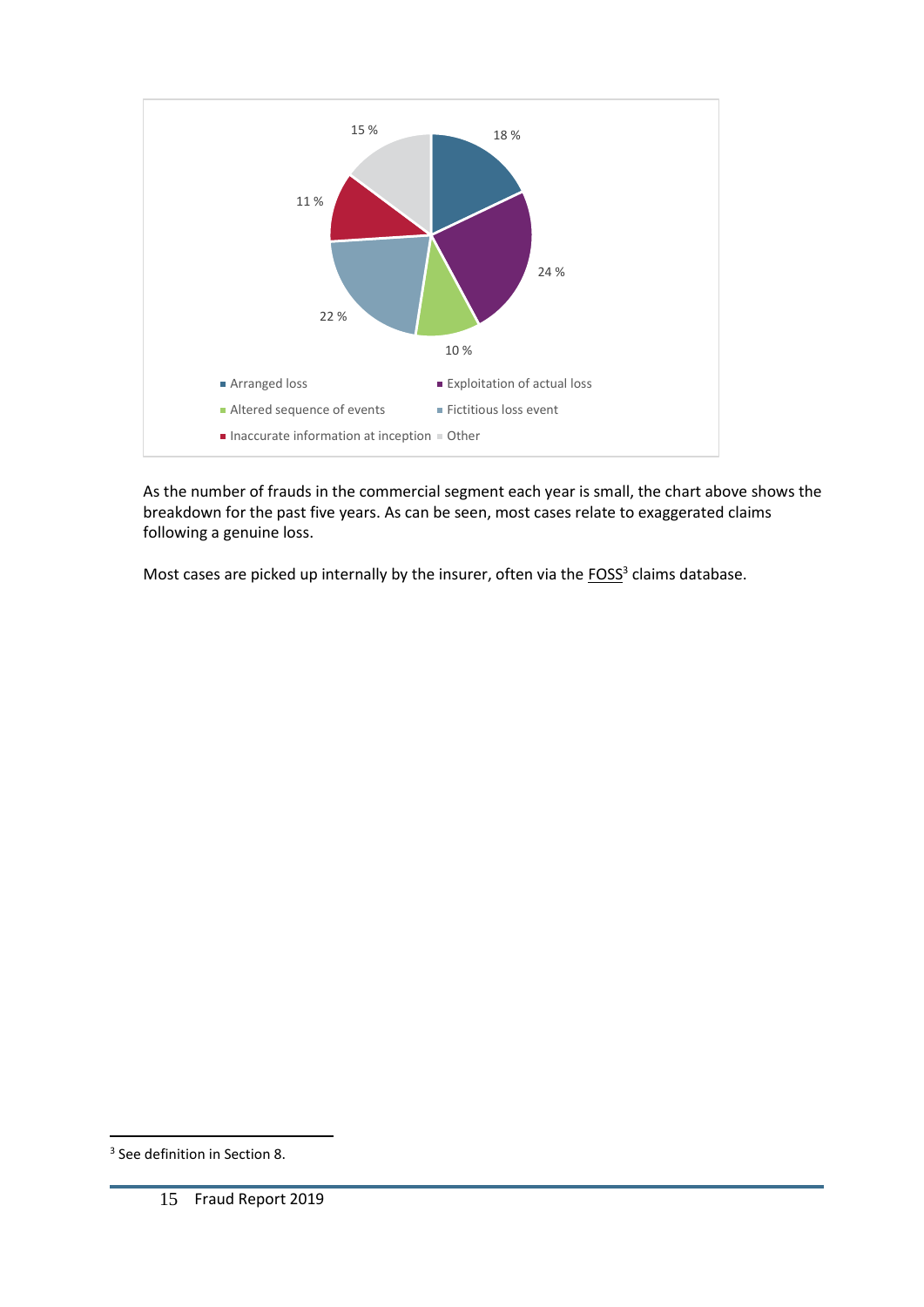# <span id="page-16-0"></span>**6. Who commits insurance fraud?**

In Norway, annual market surveys show that insurance fraud is more socially acceptable than other types of crime, especially among the young. This is a serious problem for the industry.

Norwegian insurer Gjensidige carries out an annual opinion survey on insurance fraud, which reveals that 15% believe that insurance fraud is understandable or not worth worrying about, and one in three under-30s consider it fine to add a little extra when claiming on insurance.

The young are most tolerant of insurance fraud, and men are more given to insurance fraud than women.

Few cases are detected where the customer is below the age of 20. This is probably because members of this group are largely still insured through their parents.



**Figure 6.1 – Frauds detected by age and product, 2018**

Figure 6.1 breaks down cases of fraud by product and age group. The 20-29 age group is behind the most fraud in travel and motor insurance, while those aged 30-39 account for the largest number of cases relating to sickness and disability cover.

Overall, men were behind 68% of insurance fraud in 2018, and women 32%. Women accounted for 45% of sickness and disability cases, but only 28% of non-life cases.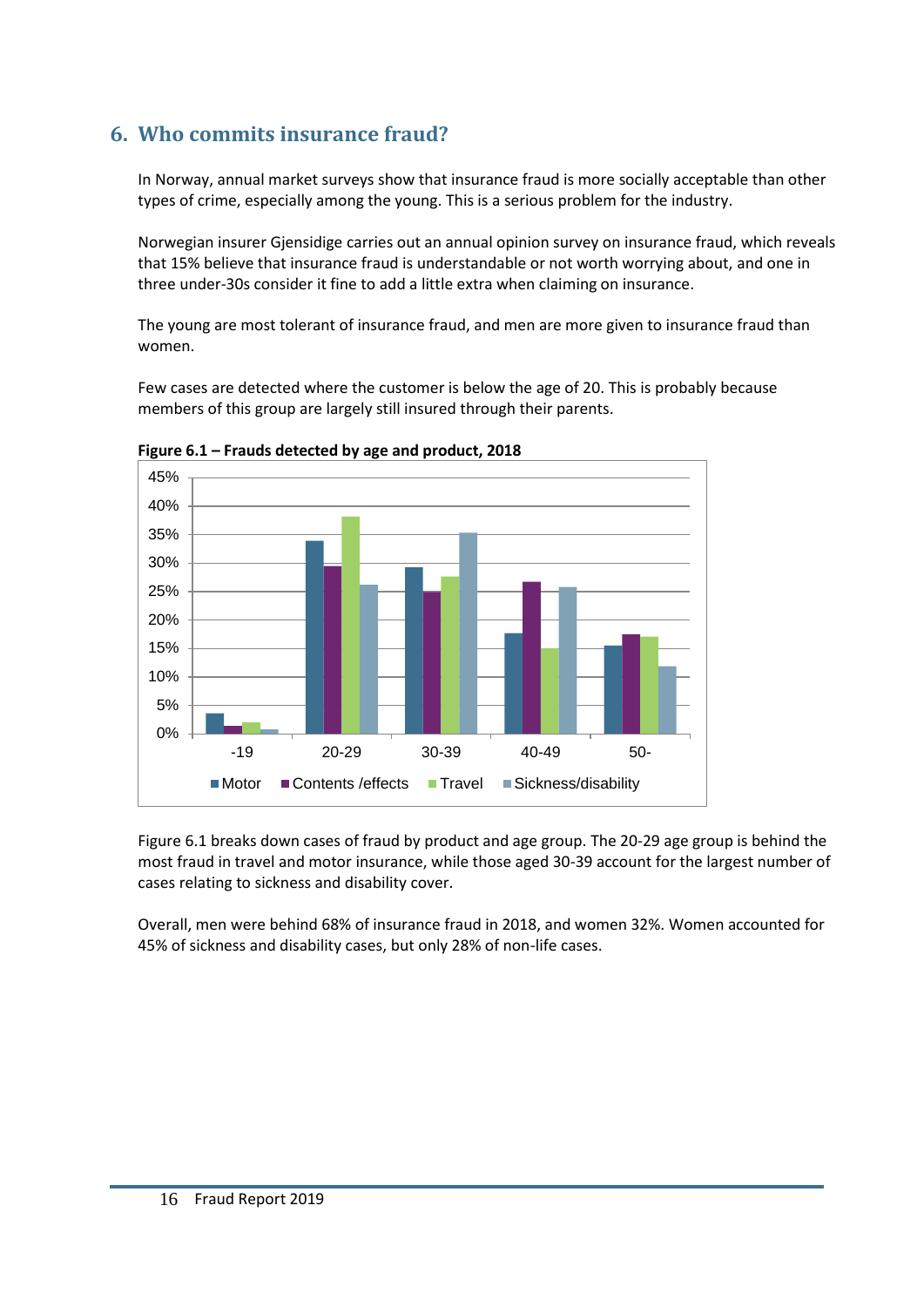







The number of cases of detected fraud in non-life insurance and sickness/disability products as a whole relative to the number of inhabitants in each county<sup>4</sup> is highest in Aust-Agder, Østfold, Telemark and Oslo. Finnmark, Akershus, Buskerud and Vestfold are also slightly above the average, while the county with the fewest detected cases per capita is Sogn og Fjordane. The number of cases detected in some counties may be very small, so conclusions must be drawn with great care, and the figures may also be influenced by insurers' chosen focus areas.

 $\overline{a}$ <sup>4</sup> Population aged 18-79 in each county. Source: Statistics Norway.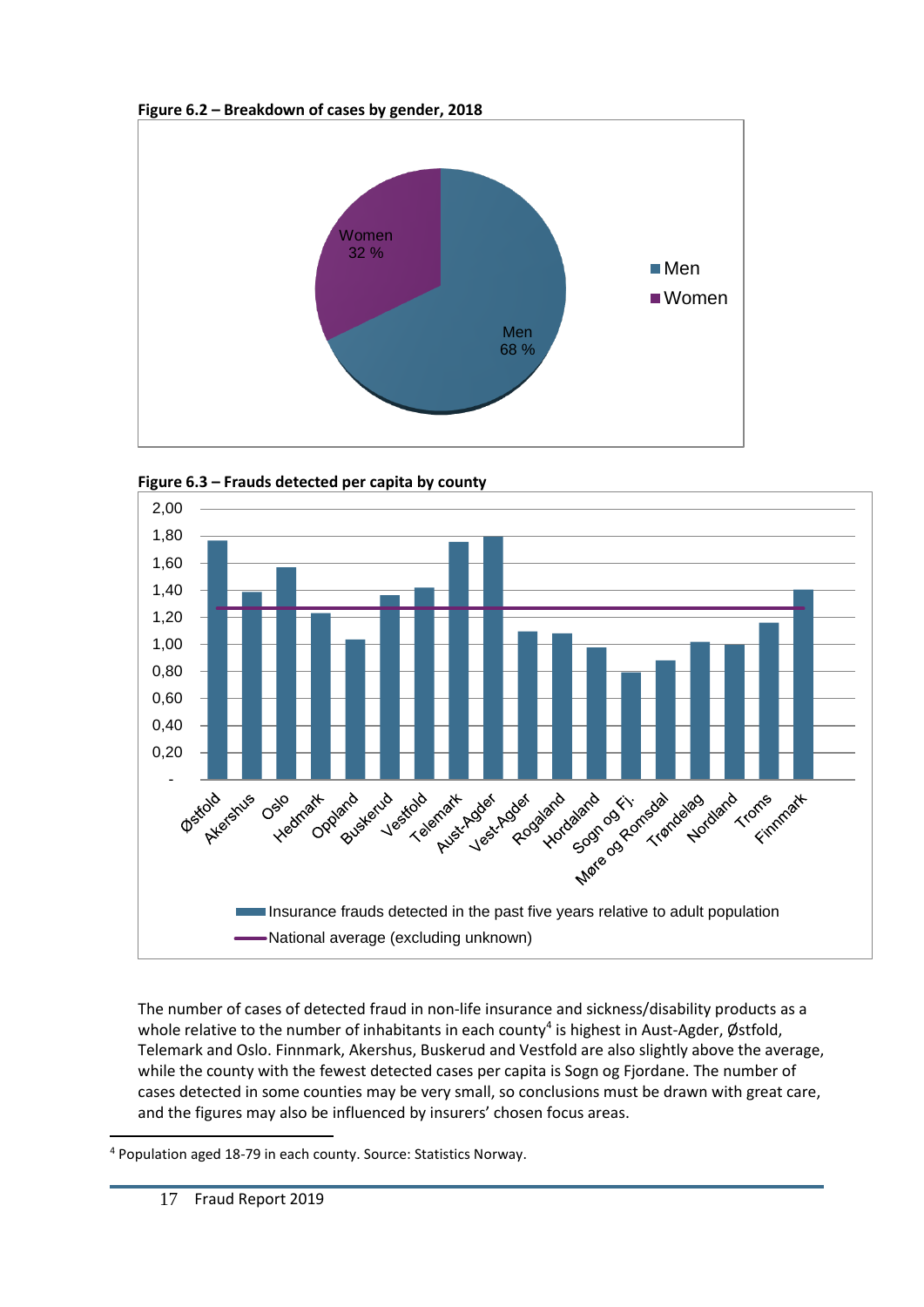# <span id="page-18-0"></span>**7. Insurers' preventive work**

Insurance is all about sharing risk between large numbers of policyholders. Each pays a small premium, and together these premiums make up a pool that is used to pay out on policyholders' claims. The insurer is responsible for managing this money appropriately and ensuring correct payouts.

It is also important for Finance Norway to work on insurance-related information campaigns, especially when it comes to young people.

Surveys show that young people have the most tolerant attitudes towards insurance fraud. To reach out to this group, Finance Norway has produced three videos about insurance fraud which have been published on social media.

Many young people do not think about the criminal penalties and other consequences of insurance fraud. A conviction for insurance fraud can affect future career opportunities and also travel options (refusal of visa applications).

Insurers work actively to ensure that the range of products they offer is not exploited by dishonest customers or used for money laundering by criminal elements.

Finance Norway works constantly on mapping problem areas in sickness/disability and non-life insurance. Developments, trends and levels are monitored continuously. Together with insurers' investigators, Finance Norway endeavours to ensure that working and investigative methods keep up with the changing face of crime. Effective procedures have been established for the exchange of information and for collaboration with the police, the Norwegian Welfare and Labour Administration, the Norwegian Business and Security Council and various other industry bodies.

Each year, insurers detect numerous attempts at application fraud, where customers deliberately provide incorrect information when taking out insurance. A typical example is where a customer buys a disability policy and withholds information about a pre-existing serious illness.

## **Social responsibility**

There are also cases where insurance fraud is committed in connection with other types of financial crime. These crimes are often committed by organised groups that are highly skilled and mobile. The spoils of insurance fraud are used by these groups to fund other types of crime.

Experience shows that those who fraudulently claim disability payments from insurers also claim disability and other benefits from the Norwegian Welfare and Labour Administration. Tax evasion and abuse of the welfare system are not only a threat to the financial sector but also to society as a whole. The private and public sectors have a joint responsibility to prevent and combat this type of crime.

#### **Consequences of insurance fraud**

Fraudulent insurance claims result in higher insurance premiums for all customers.

Those found guilty of insurance fraud lose the right to policy benefits, become uninsurable and risk having to pay compensation and being reported to the police. The insurance system is built on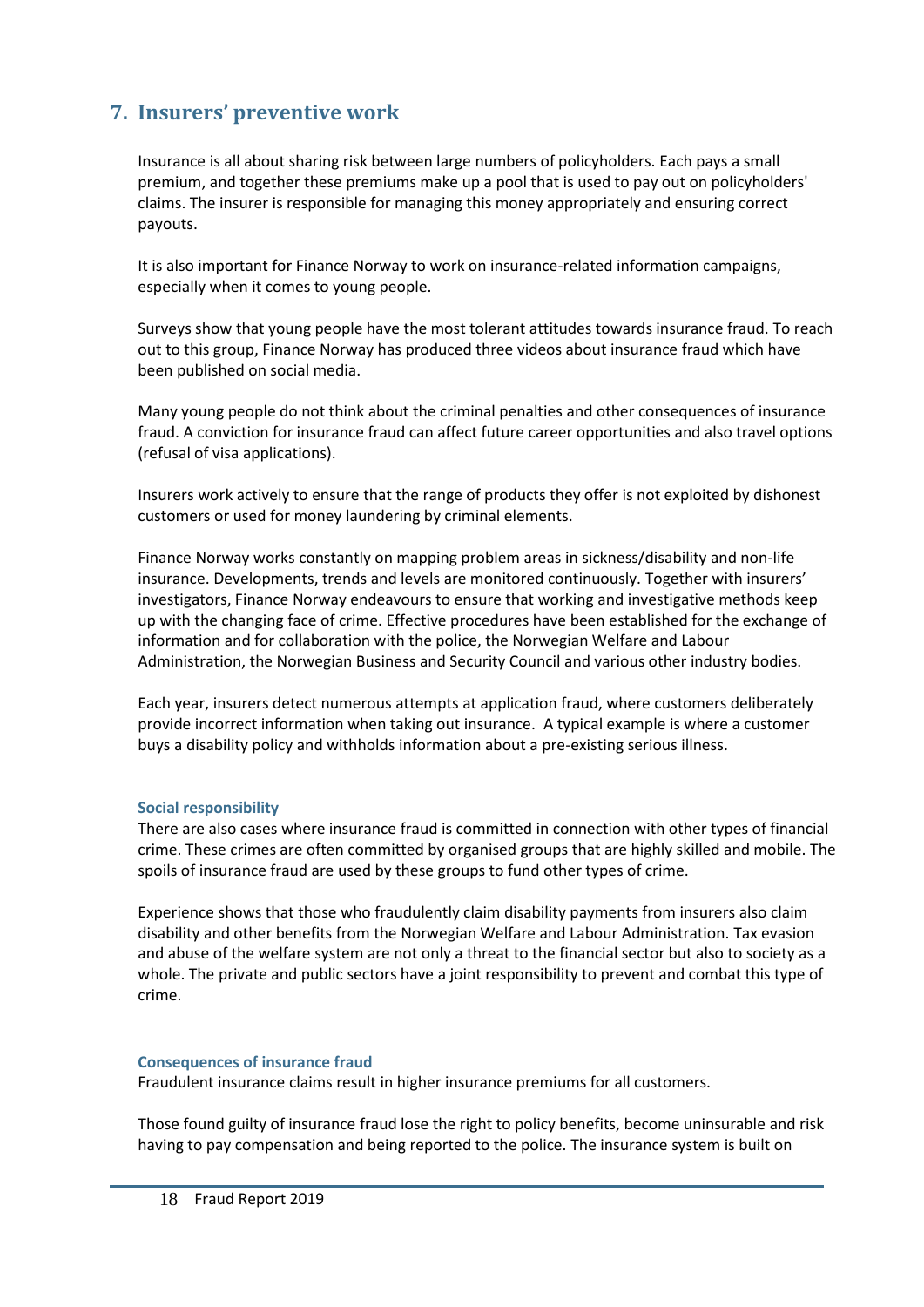mutual trust between insurer and insured. Breaches of this trust are serious and are therefore often heavily punished by the courts. Insurance fraud is punishable by up to six years in prison.

#### **Key crime prevention committees under Finance Norway**

## **Committee on Insurance Crime:**

The Committee on Insurance Crime (FKF) is an advisory body on fraud and other crimes against the insurance industry. The committee is responsible for loss prevention and loss reduction activities relating to fraud and other crimes in both life and non-life insurance. It monitors the results of the industry's crime prevention work and contributes to the publication of annual fraud statistics. The committee also provides advice and data for information campaigns.

## **Committee on Money Laundering:**

The Committee on Money Laundering (FØKH) is an advisory body for the financial services industry on joint action to combat money laundering and terror financing. This includes introducing and implementing national and international rules in the area. The committee serves as an active listening post, monitoring regulatory initiatives and trends both at home and abroad. Relevant information is obtained and discussed, and the committee reviews applicable rules and formulates common interpretations and attitudes within the industry concerning their application and compliance. The committee has members from both banks and insurers and can make recommendations to member companies.

## <span id="page-19-0"></span>**8. Definitions**

• **Insurance fraud:**

Where a policyholder claims, or attempts to claim, benefits from an insurer to which the policyholder is not entitled. This report covers only cases detected as fraud with reference to the Norwegian Insurance Contracts Act.

- **Application fraud detected at the application stage:** Where the policyholder knowingly provides incorrect information when taking out insurance in order to obtain cover the policyholder is not entitled to.
- **Application fraud detected at the claims stage:** Where the policyholder knowingly provides incorrect information when taking out insurance in order to obtain cover the policyholder is not entitled to.
- **Claims fraud:** Where the policyholder knowingly provides incorrect information about an insurance event to obtain a larger payout than the policyholder is entitled to.
- **Individual endowment – disability:** Cover taken out by the individual. A form of life insurance that pays a lump sum following the insured event whatever the cause (sickness or accident). Waiver of premium cover is a periodic benefit following disability that is linked to individual disability endowment products.
- **Individual endowment – death:** Cover taken out by the individual that pays a lump sum in the event of death whatever the cause (sickness or accident).
- **Individual pension:** Annuity insurance taken out by the individual that pays out in regular instalments.